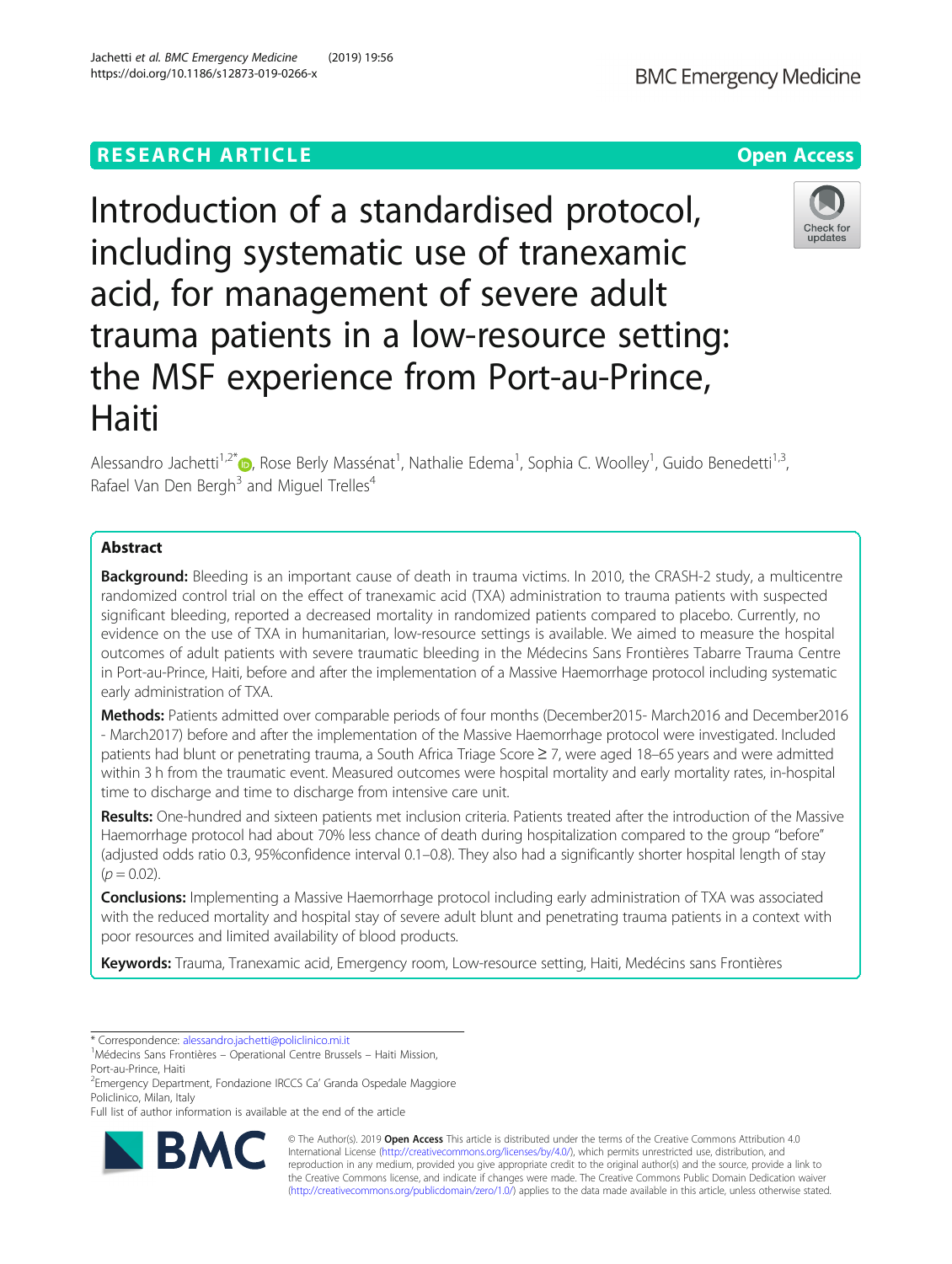## Background

## Introduction

Tranexamic acid (TXA) is a synthetic lysin-analog that inhibits fibrinolysis by blocking the lysine-binding sites on plasminogen. The use of TXA was first described in the early 1970s for the control of bleeding associated with urinary tract surgery [[1\]](#page-6-0) and for haemorrhage associated with dental extraction in patients with haemophilia [[2\]](#page-6-0). In the 1990s, TXA use was expanded to the treatment of hyper-fibrinolysis associated with cardiopulmonary bypass, in which it was proved to reduce blood loss and the need for transfusion [\[3](#page-6-0)–[5](#page-6-0)]. Further studies on gynaecological bleeding [[6,](#page-6-0) [7](#page-7-0)] and elective orthopaedic and abdominal surgery found that TXA reduced the need for transfusions  $[8, 9]$  $[8, 9]$  $[8, 9]$ . The number of studies on the use of TXA in elective surgery has increased since the 2000s, providing adequate evidence of its safety profile [\[10](#page-7-0), [11\]](#page-7-0). Recent studies have confirmed how TXA can reduce overall mortality, blood loss, and mortality related to bleeding in many types of elective surgery, without observable adverse effects [\[12](#page-7-0)–[18](#page-7-0)].

Bleeding is an important cause of death after trauma [[19](#page-7-0), [20](#page-7-0)]. In 2010, the Clinical Randomization of an Antifibrinolytic in Significant Haemorrhage (CRASH-2) study, a multicentre randomized clinical trial on the effect of TXA administration to trauma patients with suspected significant bleeding, reported a decreased mortality in patients randomized to TXA as compared to a placebo [\[21\]](#page-7-0). Since the CRASH-2 study, the number of studies related to the use of TXA in trauma setting has increased. Many recent studies and systematic reviews confirmed the findings of the CRASH-2 study, thus prompting many hospitals in different settings to adopt TXA in their massive haemorrhage control protocols [\[22](#page-7-0)–[24](#page-7-0)]. The use of TXA was further explored in paediatric trauma [\[25,](#page-7-0) [26\]](#page-7-0) and prehospital settings [\[27](#page-7-0), [28](#page-7-0)], showing reduced mortality and no side effects. TXA was also tested in military settings in 2012, with a first research known as the MATTERs study [[29](#page-7-0)], followed by others [\[30](#page-7-0)–[32](#page-7-0)], with results for combat casualties also holding promise. In 2016, the European Guidelines for Management of Major Bleeding recommended the use of TXA in trauma [\[33\]](#page-7-0).

#### Trauma induced coagulopathy

Trauma is one of the major causes of morbidity and mortality at global level, especially among the young. Approximately 1.2 million trauma-related deaths occur annually, while the numbers of hospitalized patients (around 24 million) and patients who require extra-hospital medical care (around 84 million) are increasing, which adversely impacts healthcare resources. Haemorrhage is the most important cause of death in severe trauma victims, through two main mechanisms: fatal haemorrhage from vascular injury resulting in haemorrhagic shock, and secondary bleeding coagulopathy. The latter represents a pathological entity by itself, and is also termed Trauma Induced Coagulopathy (TIC) or Acute Trauma Coagulopathy (ATC). About 25– 35% of trauma patients develop a clinically detectable and demonstrable coagulopathy even before hospital arrival, and they have a risk of death within 24 h that is up to eightfold higher than patients without signs of coagulopathy. The mechanisms underlying this process have not yet been fully clarified [\[34](#page-7-0), [35](#page-7-0)]. Shock and systemic hypoperfusion could be triggers [[36](#page-7-0)]. Considering hemodilution, recent studies only show significant association between prehospital fluid administration and onset of coagulopathy for infusion volumes greater than 2200 ml [\[37](#page-7-0)–[39\]](#page-7-0). The effect of hypothermia on coagulant proteases is minimal for temperatures above 33 °C but a certain level of correlation with the onset of coagulopathy was observed [\[40](#page-7-0)–[43\]](#page-7-0). Acidosis has a dose-dependent effect on the coagulation function. However, the normalization of pH do not result in reversing the coagulopathy, and more complex mechanisms underlying TIC may exist [\[44](#page-7-0)–[46\]](#page-7-0). Each hospital should develop, implement and adhere to a management protocol, adapted to the local setup [\[29](#page-7-0), [47](#page-7-0), [48](#page-7-0)].

### General setting

Haiti is a Caribbean country, with a population of more than 10 million inhabitants, approximately 25% of whom live in the metropolitan area of the capital Port-au-Prince [[49](#page-7-0)]. The country suffers from poor health indicators, lacks adequate resources and infrastructure, and struggles to meet the population's basic medical needs and to provide adequate services, such as maternal healthcare and acute trauma care. While a segment of the population can access private health services in Haiti or overseas, healthcare is generally difficult to access for a large proportion of Haitians. Medical facilities are often understaffed and lack funding to cover for medical supplies and operating costs.

The Médecins Sans Frontières (MSF) Tabarre hospital in Port-au-Prince, Haiti, is a referral Trauma Centre operating in a low-resource context, where bleeding and TIC are among the leading causes of death for victims of accidental and violent trauma. Blood transfusion is not readily available in this context, and the early administration of TXA may therefore contribute to saving lives and optimizing resources. This study aimed to assess the clinical and hospital outcomes of adult patients with severe traumatic bleeding in the MSF Tabarre Trauma Centre before and after the implementation of a new Massive Haemorrhage protocol, which included early administration of TXA.

## Methods

## MSF Tabarre trauma Centre

In Tabarre, a densely populated suburb of Port-au-Prince, MSF has been running a 121-bed hospital providing surgery and trauma-related care since 2012. In 2015, the Emergency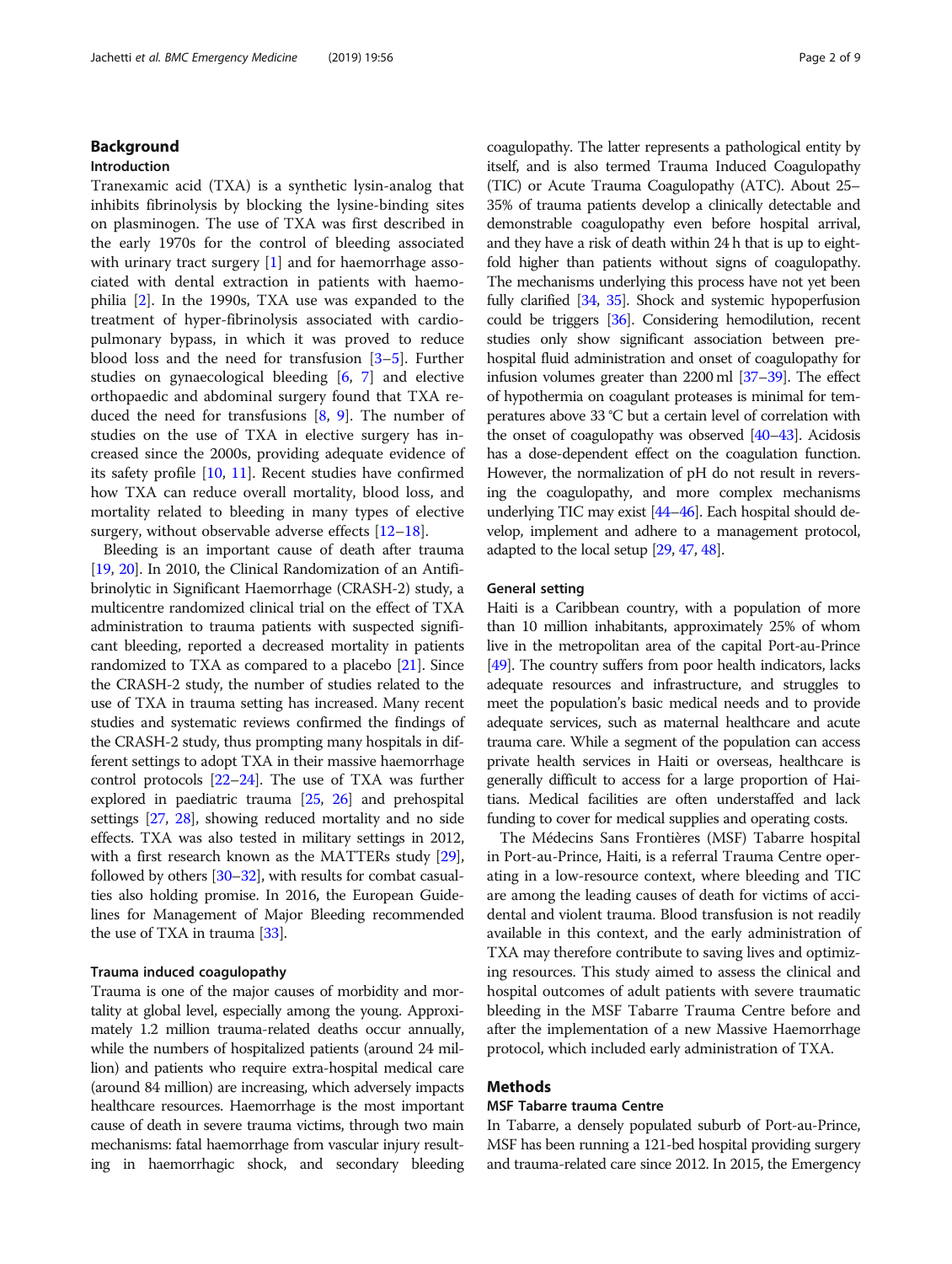Department (ED) was attended by more than 13,000 patients, and the hospital performed more than 8200 surgical interventions for 6400 patients [\[50\]](#page-7-0). Physiotherapy, mental health and social support were also offered to victims of trauma. The hospital was built to respond to the lack of adequate treatment for surgical and traumatic emergencies in the capital city after the 2010 earthquake.

### The south African triage score

The South African Triage Score (SATS) was developed in 2006 for use in both pre- and in-hospital emergency units throughout South Africa. It aimed to address the increasing burden of severe emergency cases, medical staff shortages, and limited resources. The score was validated in emergency care by studies in South Africa [[51](#page-7-0), [52](#page-7-0)] and in various settings such as Malawi [\[53](#page-7-0)], Botswana [[54](#page-7-0)], Ireland [[55](#page-8-0)], and Pakistan [[56](#page-8-0)]. As one of the few triage scores validated specifically in poorly resourced settings [\[57\]](#page-8-0), MSF applied the SATS since the opening of Tabarre hospital. The SATS score is based on vital signs, mobility and level of consciousness (see Fig. 1) and due to its characteristics, its reliability and capacity to anticipate in-hospital mortality [[58](#page-8-0), [59\]](#page-8-0) were chosen as measure of injury severity. The ISS (Injury Severity Score), the most widespread measure of injury severity in high-resource settings, was impractical in the setting of this study due to its dependence on anatomical scoring evaluation using parameters that could not be measured in this setting, and due to its poor reliability due to the different backgrounds of the MSF surgeons.

## Massive Haemorrhage protocol

In late 2014, the MSF Critical Care Working Group elaborated the Massive Haemorrhage protocol (see Additional file [1\)](#page-6-0). This protocol describes the actions to be taken in case of suspected haemorrhages: maintaining normothermia and haemostasis, resuscitation with permissive hypotension (systolic blood pressure 90 mmHg), early transfusion, and rapid access to the Operating Theatre (OT). The protocol also recommends the early

Temp: temperature, AVPU: alert-verbal-pain-unconscious scale

intravenous (IV) administration of 1 g of TXA in 10 min, if possible and maximally within 3 h after injury, followed by 1 g IV of TXA in 10 min, 3 h after the 1st bolus. The protocol was introduced in Tabarre in December 2016 as part of a strategy aiming to maximise hospital resources and to strengthen the skills of the staff. The number of doctors working at the ED was doubled in April 2016 and all staff (doctors, nurses, auxiliary service) received additional training on trauma management and the use of TXA in October and November 2016.

### Study design and population

This was a descriptive retrospective 'before and after' unpaired study measuring the clinical outcomes of adult patients with severe traumatic bleeding in the MSF Tabarre Trauma Centre. The outcomes of patients accessing the hospital over 4 months before the implementation of the Massive Haemorrhage protocol (December 2015 to March 2016, group "before") were compared with the outcomes of patients accessing the hospital over the same period one year after (December 2016 to March 2017, group "after"). This was a retrospective analysis of routinely collected data. Included cases were adults aged 18–65 years, with blunt or penetrating trauma and a SATS score  $\geq$  7, arriving at the ED within 3 h from trauma and being classified as "red" codes.

### Data handling and analysis

Data was sourced from the routinely implemented monitoring and surveillance databases (line-lists) and patient files at MSF Tabarre Trauma Centre. Exposure variables for the groups "before" and "after" included demographic (age), clinical (type of trauma, delay since trauma, SATS score) and case management (type of referral, time of access, Massive Haemorrhage protocol) characteristics of patients accessing the MSF Tabarre Trauma Centre (ED, OT, in-patient department and intensive care unit). Included patients were categorised as

|                                                                                                                                              | 3     |          |            |        | $\mathbf{u}$ |         |           |           | 3             |                 |  |             |
|----------------------------------------------------------------------------------------------------------------------------------------------|-------|----------|------------|--------|--------------|---------|-----------|-----------|---------------|-----------------|--|-------------|
| <b>Mobility</b>                                                                                                                              |       |          |            |        | Walking      |         | With help | Stretcher |               | <b>Mobility</b> |  |             |
| <b>RR</b>                                                                                                                                    |       |          | < 9        |        | $9 - 14$     |         | $15 - 20$ | $21 - 29$ | >29           | <b>RR</b>       |  |             |
| <b>HR</b>                                                                                                                                    |       |          | < 41       | 41-50  | 51-100       |         | 101-110   | 111-129   | >129          | <b>HR</b>       |  |             |
| <b>SBP</b>                                                                                                                                   | 271   |          | 71-80      | 81-100 | 101-199      |         |           | >199      |               | <b>SBP</b>      |  |             |
| Temp                                                                                                                                         |       |          | < 35       |        | 35-38.4      |         |           | >38.4     |               | Temp            |  |             |
| <b>AVPU</b>                                                                                                                                  |       | Confused |            |        | Alert        |         | Verbal    | Pain      | Unresp.       | <b>AVPU</b>     |  |             |
| Trauma                                                                                                                                       |       |          |            |        | No.          |         | Yes       |           |               | Trauma          |  |             |
|                                                                                                                                              |       |          |            |        |              |         |           |           |               |                 |  |             |
| Colour                                                                                                                                       |       |          | <b>RED</b> |        |              |         | ORGANGE   |           | <b>YELLOW</b> | <b>GREEN</b>    |  | <b>BLUE</b> |
|                                                                                                                                              | Score |          | $\geq 7$   | $5-6$  |              | $3 - 4$ |           | $0 - 2$   |               | Dead            |  |             |
| Legend: RR: respiratory rate, HR: heart rate, SBP: systolic blood pressure, Temp: temperature, AVPU: alert-<br>verbal-pain-unconscious scale |       |          |            |        |              |         |           |           |               |                 |  |             |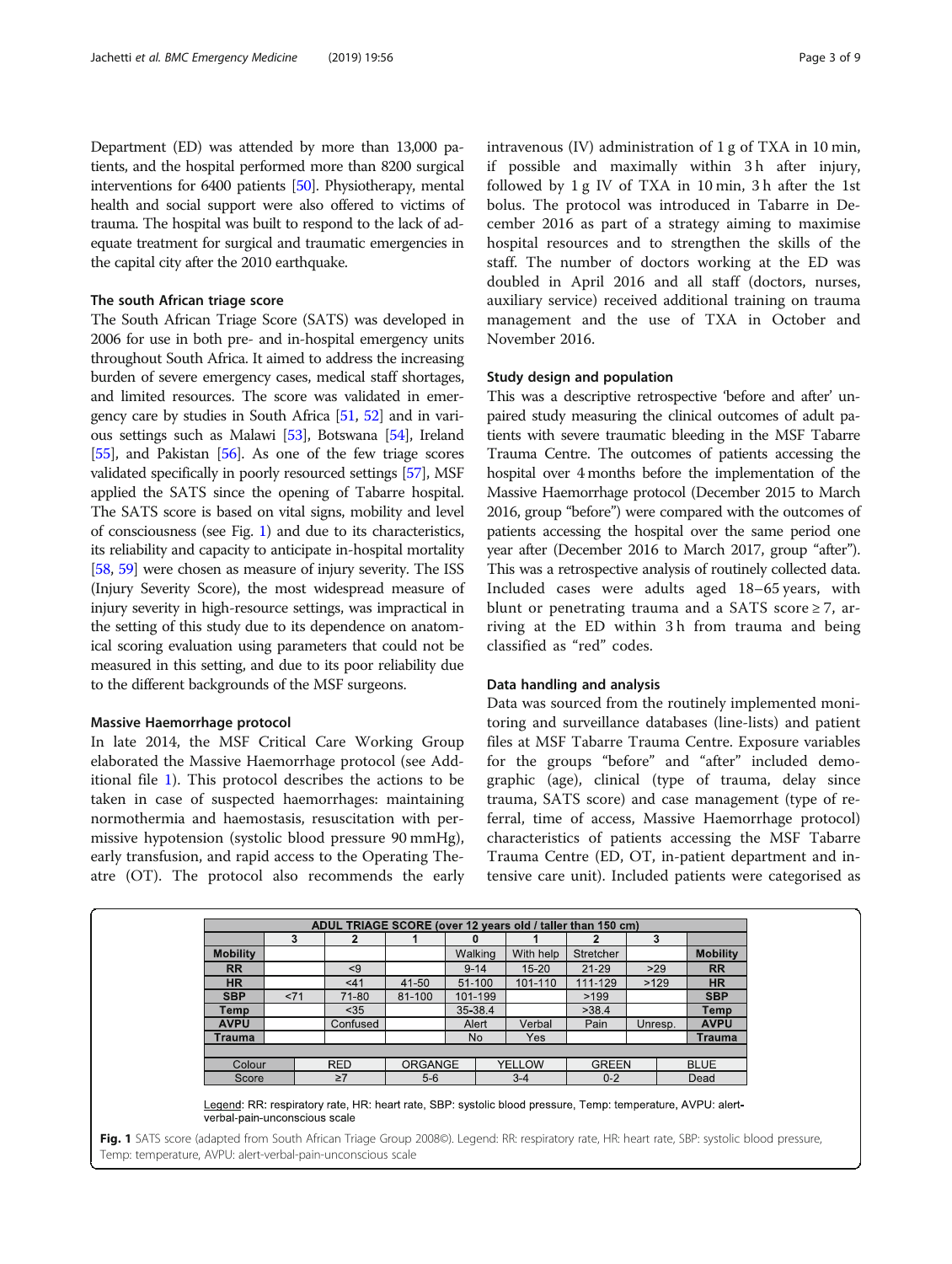self-referred (yes or no), arrived  $\le$ /> 1 h from trauma, having penetrating or blunt trauma, having multiple injuries, undergoing surgery (yes or no). Outcomes included intra-hospital mortality (yes or no), early mortality (yes or no, considered as death within 48 h from arrival), number of days spent in the hospital (inpatient department and intensive care unit). Data was extracted and imported into a dedicated structured electronic spreadsheet (Excel 2010, Microsoft Corp, Redmond, WA, USA). All exposures and mortality outcomes were categorical and summarised as counts and proportions. Duration of hospitalisation was a numerical continuous outcome, and was summarized as median and interquartile range (IQR). Associations between exposures and the two groups ("before" and "after") were measured by Fisher's exact test. Associations between the duration of hospitalization and the two groups ("before" and "after") were measured by Wilcoxon rank sum test, first including the entire study population and secondarily considering only patients with favourable outcome (alive at exit) from hospital. The strength of association among exposures, the two study groups ("before" and "after"), the mortality causes and outcome (alive or dead at exit from hospital) were measured by bivariate and multivariate logistic regression and were expressed as odds ratios (ORs) and 95% Confidence Intervals (CI). P-values< 0.05 were considered statistically significant. Analysis was performed with STATA/IC Version 14.1. (StatCorp, College Station, TX, USA).

This study fulfilled the exemption criteria set by the MSF Ethics Review Board (ERB) for a posteriori analyses of routinely collected data and was approved by the Haitian Ethics Review Board.

## Results

Overall, 116 patients met the inclusion criteria: 52 from the group "before" the introduction of the Massive Haemorrhage protocol, and 64 from the group "after". Table 1 shows a cascade of the included patients per group. The median age for the group "before" was 28 years [IQR 23–

Table 1 Number of patients included in the study by group (before and after)

| Group Before         | Group After         |  |
|----------------------|---------------------|--|
| 12, 2015-03,<br>2016 | 12.2016-03.<br>2017 |  |
| 4559                 | 5330                |  |
| 1119                 | 1528                |  |
| 885                  | 1170                |  |
| 193                  | 204                 |  |
| 153                  | 126                 |  |
| n.a.                 | 70                  |  |
| 52                   | 64                  |  |
|                      |                     |  |

SATS: South Africa Triage Scale - <sup>a</sup>according to SATS score

36], while it was 32 years [IQR 26–41] for the group "after". The female/male ratio was 0.1 and 0.2 respectively in the two groups. In the "before" group, 6 patients had blunt trauma as consequence of traffic accident and 46 had a penetrating trauma (40 gunshot wounds and 6 knife wounds). In the "after" group, 7 patients had blunt trauma (6 traffic accidents and 1 fall) and 57 had a penetrating trauma (46 gunshot wounds and 11 knife wounds). The two groups were similar in terms of characteristics of trauma (Table [2](#page-4-0)). However, patients treated after the introduction of the Massive Haemorrhage protocol had a significantly longer delay between the time of trauma and the time of arrival  $(p < 0.001)$  and they underwent less surgical treatment ( $p < 0.01$ ) than the others.

The two groups showed similar hospital lengths of stay in the in-patient department and intensive care unit. When excluding patients with unfavourable outcome (i.e. event of death), patients treated after the introduction of the Massive Haemorrhage protocol had a significantly shorter hospital length of stay: 6 days [IQR 4–9] vs 8  $[6-12]$  ( $p = 0.02$ ).

In the group "before", 18 deaths were observed, 16 for bleeding (89%, OR 0.5 95%CI 0.0–7.6), 1 for sepsis and 1 for severe traumatic brain injury. In the group "after", 10 deaths were observed, 9 for bleeding (90%, OR 0.3, 95%CI 0.0–23) and 1 for severe brain injury associated with blunt trauma. Out of all unfavourable outcomes, early mortality was recorded in 13 cases for the group "before" (72%) and in 8 cases for the group "after" (80%), OR 1.5 95%CI 0.2–20. Table [3](#page-5-0) describes factors associated with unfavourable outcome in the entire study population. Patients exposed to the Massive Haemorrhage protocol (group "after") had 70% lower odds of death during hospitalization compared to the group "before" (adjusted OR 0.3, 95%CI 0.1–0.8). In a multivariate model, cases of blunt trauma were associated with the death of patients as compared to other kinds of trauma (adjusted OR 9.2, 95%CI 2.4–35.4).

## **Discussion**

To the best of our knowledge, this is the first study investigating the standardized approach and the systematic use of TXA in a referral third level trauma centre operating in a context of urban violence, lack of pre-hospital medical care, poor resources and with no capacity of massive systematic blood transfusion. The MSF Tabarre Trauma Centre, with its high caseload of severe traumatic bleeding injuries, allowed to evaluate the outcomes related to the implementation of a Massive Haemorrhage protocol including the early administration of TXA. The study showed favourable outcomes for patients after the implementation of the protocol.

Available evidence on the use of TXA mostly comes from high-resource settings. Studies from low-resource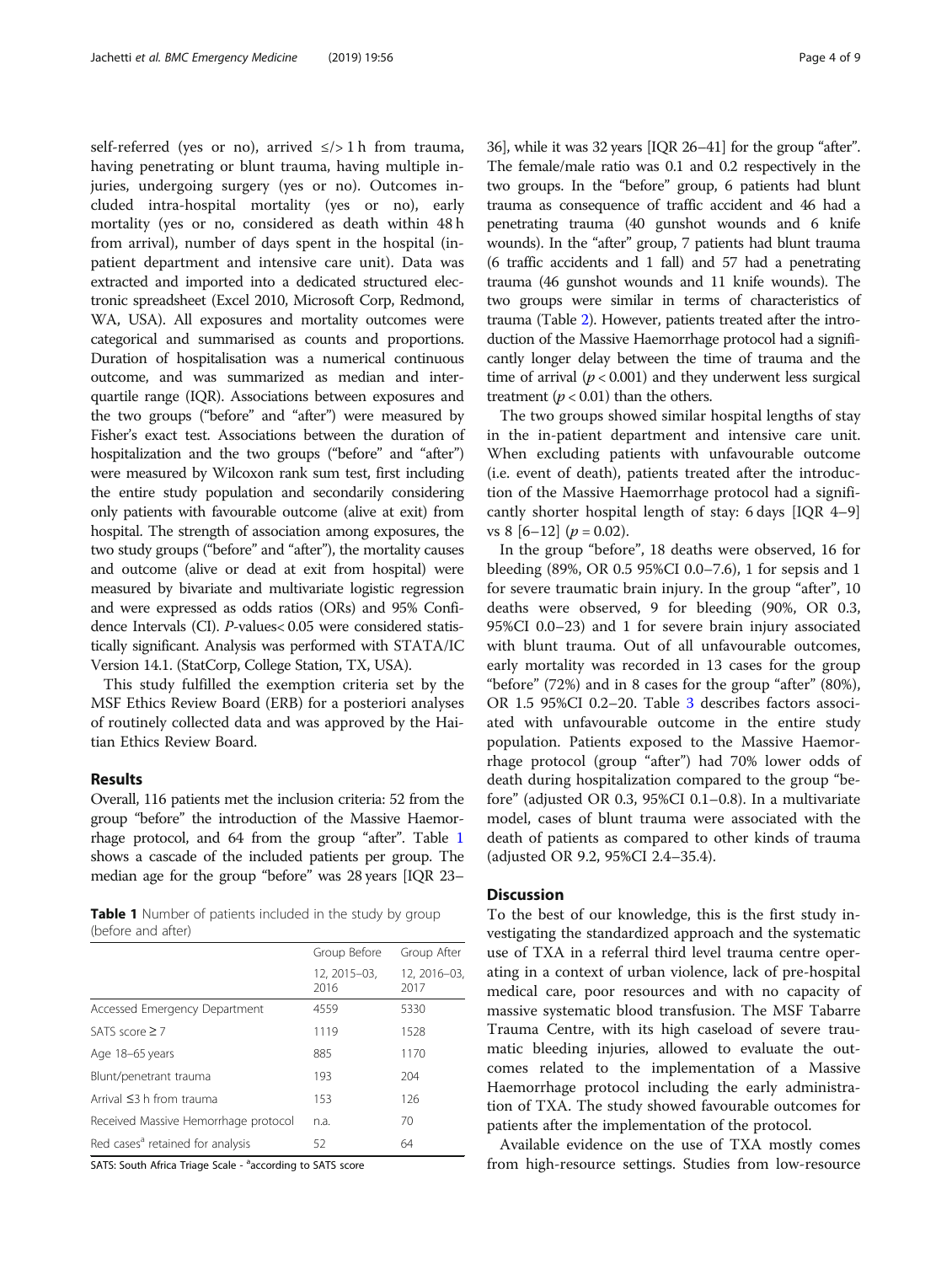## <span id="page-4-0"></span>Table 2 Trauma characteristics and case management of patients by group (before and after)

|                            | Group Before      | Group After       | $P$ -value*       |
|----------------------------|-------------------|-------------------|-------------------|
|                            | 12, 2015-03, 2016 | 12, 2016-03, 2017 |                   |
|                            | $n = 52$          | $n = 64$          |                   |
|                            | count (%)         | count (%)         |                   |
| Auto referral              | 34 (65.4)         | 40 (62.5)         | 0.85              |
| Referred                   | 18 (34.6)         | 24 (37.5)         |                   |
| Arrived ≤1 h from trauma   | 31 (59.6)         | 15(23.4)          | < 0.001           |
| Arrived > 1 h from trauma  | 21 (40.4)         | 49 (76.6)         |                   |
| Penetrant trauma           | 37 (71.2)         | 33 (51.6)         | 0.04              |
| Blunt trauma               | 15 (28.8)         | 31 (48.4)         |                   |
| Multiple injuries          | 28 (53.9)         | 32 (50)           | 0.71              |
| No multiple injuries       | 24 (46.1)         | 32 (50)           |                   |
| Undergone surgery          | 45 (91.8)         | 43 (67.2)         | < 0.01            |
| No surgery                 | 4(8.2)            | 21 (32.8)         |                   |
| *Fisher exact test         |                   |                   |                   |
| All patients               | Group Before      | Group After       | $P$ -value**      |
|                            | 12, 2015-03, 2016 | 12, 2016-03, 2017 |                   |
|                            | $n = 52$          | $n = 64$          |                   |
|                            | median [IQR]      | median [IQR]      |                   |
| Time in-patient department | $5[4-9]$          | $4.5$ [3-8]       | 0.18              |
| Time intensive care        | $4[1-6]$          | $4[2-6]$          | 0.40              |
| Overall time in hospital   | $8[4-11]$         | $6[3-9]$          | 0.23              |
| **Wilcoxon rank sum test   |                   |                   |                   |
| Alive only                 | Group Before      | Group After       | $P$ -value**      |
|                            | 12, 2015-03, 2016 | 12, 2016-03, 2017 |                   |
|                            | $n = 52$          | $n = 64$          |                   |
|                            | median [IQR]      | median [IQR]      |                   |
| Time in-patient department | $5[4-9]$          | $4.5$ [3-8]       | 0.18              |
| Time intensive care        | $4[1-6]$          | $5[2-6]$          | 0.52              |
| Overall time in hospital   | $8[6-12]$         | $6[4-9]$          | 0.02 <sup>a</sup> |
|                            |                   |                   |                   |

\*Fisher Exact Test \*\*Wilcoxon rank sum test; <sup>a</sup>significantly associated

contexts (e.g. the CRASH-2 [\[21](#page-7-0)] study) typically considered settings where transfusion was available.

TXA dosage after trauma is 1 g IV in 10 min, followed by another gram in 8 h, as available in literature [\[21](#page-7-0), [33](#page-7-0)]. Such a dosage was validated for elective surgery [\[60](#page-8-0)–[62](#page-8-0)] and at the time of writing no attempts to evaluate other dosages have been made in civilian trauma settings. Some studies in orthopaedic surgery demonstrated the efficacy of a bolus of TXA in different doses (from 15 mg/Kg to 30 mg/Kg) instead of continuous infusion [\[63](#page-8-0)–[66](#page-8-0)].

In a military context, the MATTERs study [[29](#page-7-0)] proposed a single IV gram of TXA to be infused as soon as possible after trauma and a second gram within 24 h; however, that analysis was not stratified by dose.

The MSF protocol included 1 g IV in 10 min upon arrival and 1 g after 3 h, but no similar indications were found in the literature. Other humanitarian non-governmental organizations have proposed the use of TXA in their trainings but no protocol is available. The dose proposed by MSF reflects the difficulties to have 8 h of infusion and adequate devices in its operational contexts.

Considering all the above, the high caseload, and the high mortality rate of severe bleeding from blunt or penetrating trauma in the MSF Tabarre Trauma Centre, where massive transfusion is difficult, justified this evaluation.

The capacity, size and equipment of the ED of Tabarre Trauma Centre underwent virtually no change between December 2015 and March 2016 (group "before"). In April 2016, MSF doubled the number of Emergency doctors on day and night shifts, but did not change its approaches and protocols until the introduction of the Massive Haemorrhage protocol. Even with two ER doctor on shift, no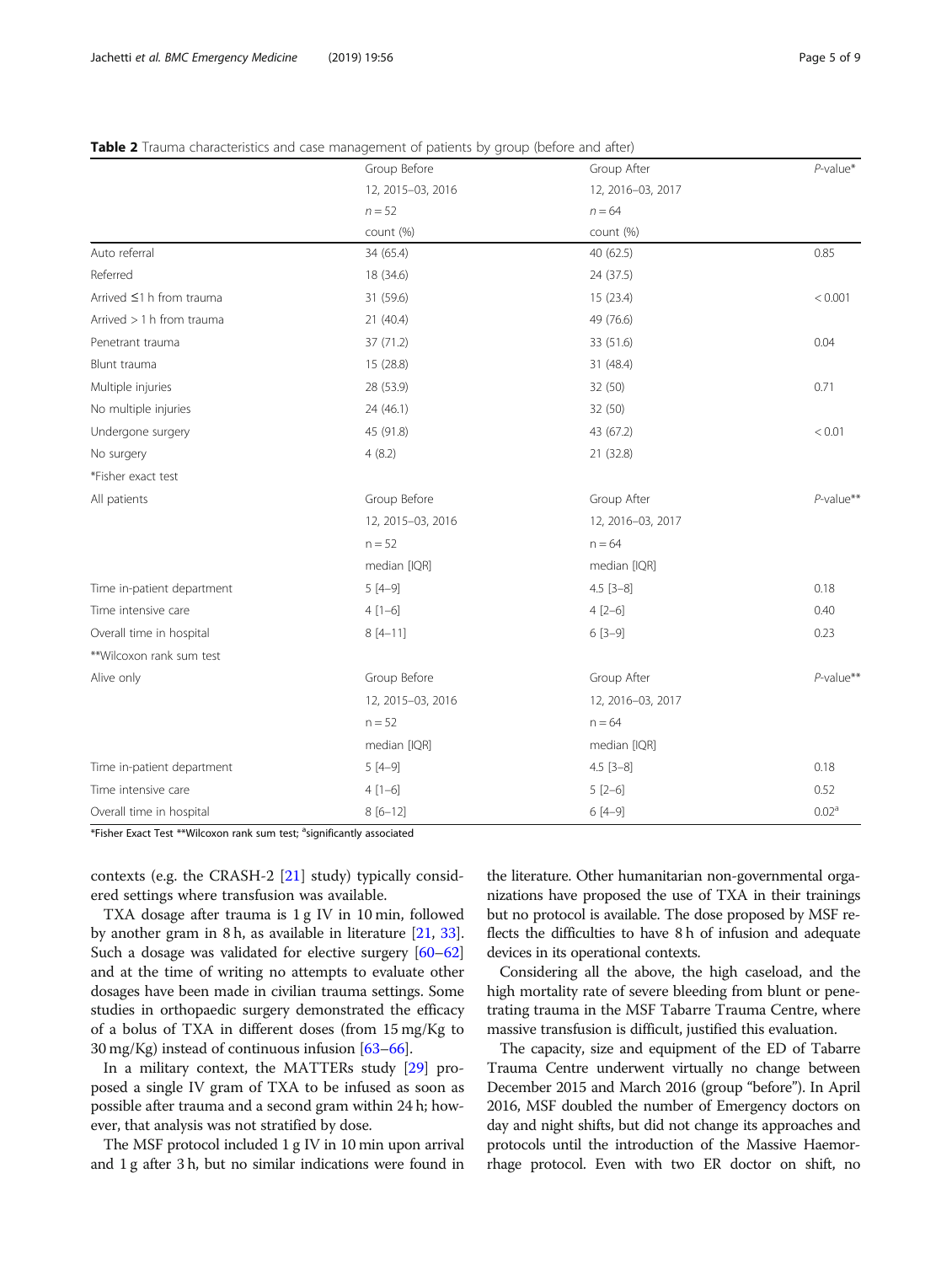|                                  | Alive     | Dead      | Bivariate logistic regression | Multivariate logistic regression |  |
|----------------------------------|-----------|-----------|-------------------------------|----------------------------------|--|
|                                  | $n = 88$  | $n = 28$  | crude OR (95%CI)              | adjusted OR (95%Cl)              |  |
|                                  | count (%) | count (%) |                               |                                  |  |
| Group Before                     | 34 (65.4) | 18 (34.6) |                               |                                  |  |
| Group After                      | 54 (84.4) | 10(15.6)  | $0.35(0.14 - 0.85)$           | $0.32$ (0.12-0.84) <sup>a</sup>  |  |
| Arrived $\leq$ 1 h from trauma   | 31(67.4)  | 15(32.6)  |                               |                                  |  |
| Arrived $> 1$ h from trauma      | 57 (81.4) | 13 (18.6) | $0.47(0.20 - 1.12)$           |                                  |  |
| Penetrant trauma                 | 84 (80.8) | 20 (19.2) |                               |                                  |  |
| Blunt trauma                     | 4(33.3)   | 8(66.7)   | 8.4 (2.30-30.68)              | 9.15 (2.36-35.43) $a$            |  |
| Multiple injuries                | 47 (78.3) | 13(21.7)  |                               |                                  |  |
| No multiple injuries             | 41 (73.2) | 15(26.8)  | 1.32 (0.56-3.10)              |                                  |  |
| Undergone surgery                | 65 (73.9) | 23(26.1)  | $\equiv$                      |                                  |  |
| No surgery                       | 22 (88)   | 3(12)     | $0.39(0.11 - 1.41)$           |                                  |  |
| $\sim$ $\sim$ $\sim$ $\sim$<br>. |           |           |                               |                                  |  |

<span id="page-5-0"></span>Table 3 Factors associated with favorable or unfavorable outcome of patients

<sup>a</sup>significantly associated

difference in the admission time for severe patients was observed. No changes in the OT setting were implemented in the study period. Training was performed throughout 2016 by organizing scientific days and bedside coaching. Specific trainings on the protocol and the use of TXA in trauma were performed just before the implementation of the protocol.

No secondary or adverse effects after infusion of TXA were registered during this study, confirming the TXA safety profile. Our findings will support the implementation of the protocol, which is now promoted across MSF surgical and trauma projects.

### Limitations

The "before" and "after" groups showed a few differences: patients treated after the protocol underwent less surgery than the "before" group patients. The higher prevalence of blunt trauma, which does not necessarily require surgical care, could justify this difference. Also, the "after" group showed a longer delay between the event of trauma and arrival at ED: as the increased delay would be expected to carry unfavourable effects, the positive results in the "after" group are likely an underestimation. Concerning all other exposures (demographic, clinical and case management) the two groups were similar.

Two comparable periods of four months were considered sufficiently long to mitigate the punctual effect of any operational change at OT level (e.g. the turnover of colleagues with different background, the exposure of staff to a single lecture on trauma management).

It was not possible to account for the effect of comorbidities on patients' outcome because these characteristics were not routinely recorded. However, the specific trauma target of the hospital and the median young age of the patients likely limit their relevance to our analysis.

Another limitation was the poor consistency of the registered delay between time of arrival at ED and case management, which was not available in most of the cases and was therefore excluded from analysis as an exposure.

In the "after" cohort, prehospital times of arrival to the ED after the injury had occurred were higher than in the "before" group, so reduced mortality could also be related to a higher mortality in the pre-hospital setting, which was not possible to account for in this study. Due to lack of Emergency Medical Services and due to the particular setting, obtaining data on pre-hospital care and mortality was impossible, but to our knowledge no changes in the prehospital handling between the two study periods occurred.

In the "after" cohort we observed a reduced surgery rate (92% versus 67%). It can lead to think that patient in the second cohort were less severe and it could explain the reduced mortality in this group, by the way according to severity score we were treating patient with the same severity and with the same probability of death. Moreover, the death rate for bleeding was similar in both groups, so we expect our cohorts to be similar in terms of population.

Finally, a certain number of eligible patients in the "after" group were not treated following the protocol. This was internally investigated by matching the marked therapies with the TXA vial consumption at ED, and by interviewing the doctors. The investigation demonstrated that the protocol was always respected and TXA administered in most cases, but was not recorded in the patient file. All such patients were excluded from analysis.

## Conclusions

This study showed how a standardized approach for the care of severe adult blunt and penetrating trauma patients, including early TXA administration, was associated with reduced mortality in consequence of bleeding in a context with poor resources and not readily available massive blood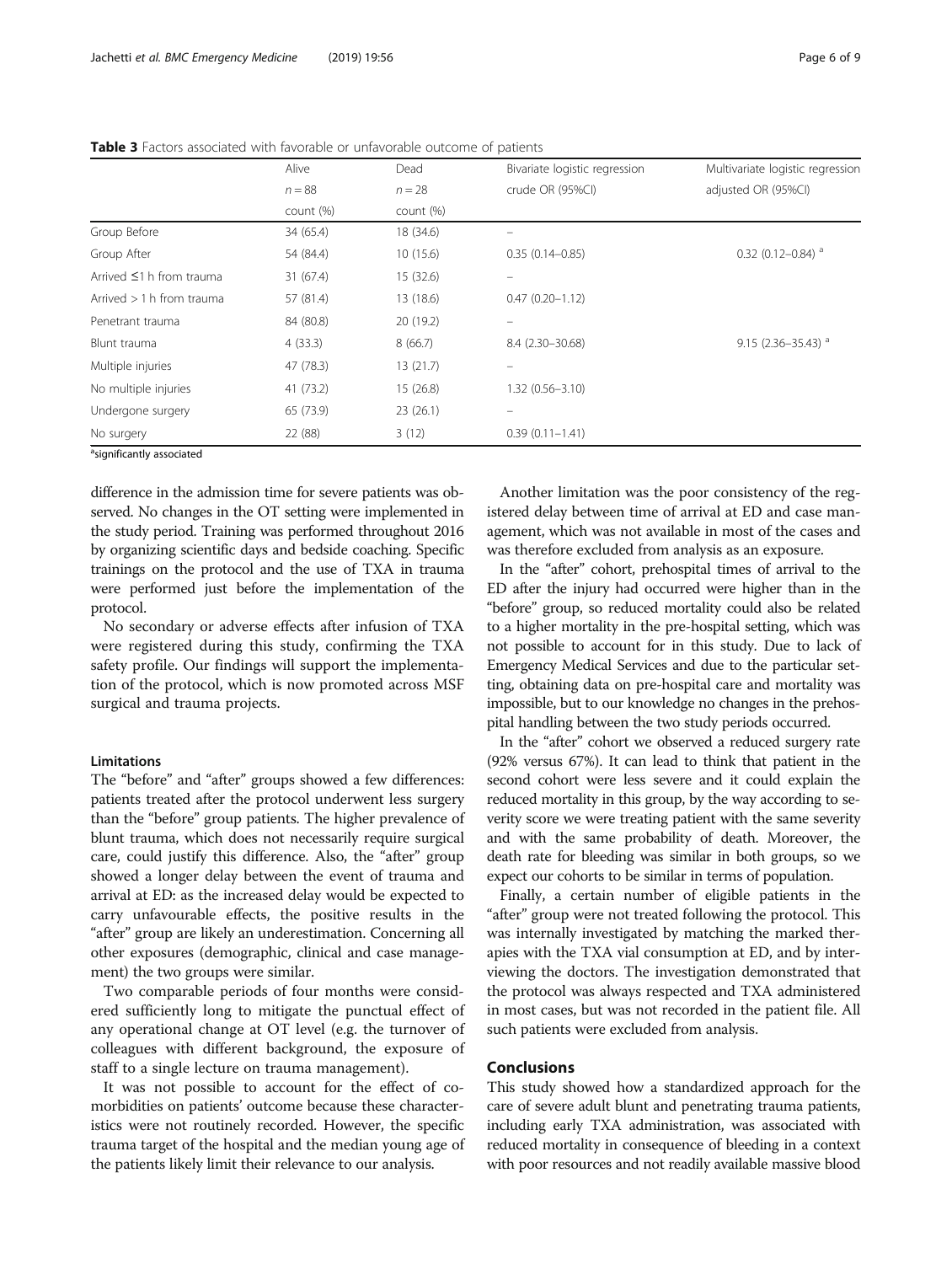<span id="page-6-0"></span>transfusions. Results were in line with the literature on the use of TXA in severe trauma. Data showed that the dose of TXA used in the MSF protocol was effective, similarly to other dosages from developed countries. The difficulties to put in place massive transfusions in a low-resource setting did not appear to affect the capacity of TXA to contribute to preventing and mitigating TIC, reducing mortality of severely injured trauma patients. More evidence is now required from similar contexts in order to better investigate the dosage and effect of TXA in severe trauma and to compensate for the limits of a monocentric study. Overall, the favourable outcomes of patients exposed to treatment in the "after" group should not be considered an effect of TXA alone. It was rather an effect of the implementation of the entire Massive Haemorrhage protocol (including the training of staff, an improved operational circuit, the availability of a trauma specialist, and the general standardization of the approach by the protocol). Moreover, TXA is not to be considered as a substitute of blood transfusions, which remain key to manage severe trauma. TXA is no "panacea" but an option to reduce the death toll in severe trauma. Its effect is logically more evident wherever adequate blood transfusion is not readily available, thus suggesting its relevance in low-resource settings. The implementation of this protocol was also associated with a reduced hospital stay, carrying additional benefits for patients and the hospital.

This study contributed to the evidence for using TXA as a component of trauma management packages. Together with its use in pre-hospital care (ambulances and first aid posts, as supported by recent literature [\[28](#page-7-0)–[30](#page-7-0)]), the systematic use of TXA associated with adequate staff training and the standardisation of trauma care could mark a difference in the outcome of patients in lowresourced and precarious humanitarian contexts. Future studies in low-resources context should be performed to collect data and evaluate the impact of our actions. Standardized protocols should reduce mortality and improve efficiency of our medical project. Other actions and studies might be focus on the improvement of the of pre-hospital care system as a strategy to reduce the mortality of this patient population.

#### Supplementary information

Supplementary information accompanies this paper at [https://doi.org/10.](https://doi.org/10.1186/s12873-019-0266-x) [1186/s12873-019-0266-x](https://doi.org/10.1186/s12873-019-0266-x).

Additional file 1. Massive Haemorrhage protocol.

#### Abbreviations

ATC: Acute Trauma Coagulopathy; CRASH: Clinical Randomization of an Antifibrinolytic in Significant Haemorrhage; ED: Emergency Department; ICU: Intensive Care Unit; ISS: Injury Severity Score; LIC: Low Income Country; LuxOR: Luxembourg Operational Research; MSF: Médecins Sans Frontières; OCB: Operational Centre Brussels; OT: Operating Theatre; SATS: South African

Triage Score; TIC: Trauma Induced Coagulopathy; TXA: Tranexamic Acid; WHO: World Health Organisation

#### Acknowledgements

The Authors are thankful to all MSF staff (doctors, nurses, assistants) who helped them to implement the Massive Haemorrhage protocol in Tabarre, saving lives every day with passion and professionality.

### Authors' contributions

AJ designed the study, collected and entered data, participated in the implementation of the Massive Haemorrhage protocol. RBM and NE helped in sharing the protocol between the staff, collected patients' data, conducted internal reviews, participated in the implementation of the Massive Haemorrhage protocol. AJ and GB analysed and interpreted the patient data, GB made the statistical analyse and tables. SCW cared about authorisation, ethical approval and overall coordination. MT implemented the protocol. MT, SCW and RVDB contributed in writing and reviewing the study protocol and cared about authorisations, ethical approval and overall coordination. All authors reviewed and approved the original protocol and the final manuscript.

## Funding

Médecins Sans Frontières – Operational Centre Brussels covered all the expenses and costs for ethics approval and will cover the cost for publication.

#### Availability of data and materials

Data is property of MSF – Operational Centre Brussels. The datasets used and analysed during the current study are available from the corresponding author on reasonable request and upon approval of MSF – Operational Centre Brussels.

#### Ethics approval and consent to participate

This study obtained exemption from the MSF Ethics Review Board and the ethical approval from the Haiti Research Ethics Committee.

### Consent for publication

Not applicable.

#### Competing interests

The authors declare that they have no competing interests.

#### Author details

<sup>1</sup> Médecins Sans Frontières - Operational Centre Brussels - Haiti Mission Port-au-Prince, Haiti. <sup>2</sup>Emergency Department, Fondazione IRCCS Ca' Granda Ospedale Maggiore Policlinico, Milan, Italy. <sup>3</sup>Médecins Sans Frontières -Operational Centre Brussels – Operational Research Unit, Brussels, Belgium. <sup>4</sup> Médecins Sans Frontières – Operational Centre Brussels – Surgical and Critical Care Unit, Brussels, Belgium.

## Received: 10 April 2019 Accepted: 12 September 2019 Published online: 18 October 2019

### References

- 1. Bedil M. Use of tranexamic acid as hemostatic in oral surgery. Trib Odontol (B Aires). 1971;55(7):175–6.
- 2. Forbes CD, Barr RD, Reid G, Thomson C, Prentice CR, McNicol GP, Douglas AS. Tranexamic acid in control of haemorrhage after dental extraction in haemophilia and Christmas disease. Br Med J. 1972;2(5809):311–3.
- 3. Horrow JC, Hlavacek J, Strong MD, Collier W, Brodsky I, Goldman SM, Goel IP. Prophylactic tranexamic acid decreases bleeding after cardiac operations. J Thorac Cardiovasc Surg. 1990;99(1):70–4.
- 4. Horrow JC, Van Riper DF, Strong MD, Brodsky I, Parmet JL. Hemostatic effects of tranexamic acid and desmopressin during cardiac surgery. Circulation. 1991;84(5):2063–70.
- 5. Nakashima A, Matsuzaki K, Fukumura F, Hisahara M, Kanegae Y, Fukae K, Miyamoto K, Nishida T, Tokunaga S, Tominaga R, et al. Tranexamic acid reduces blood loss after cardiopulmonary bypass. ASAIO J. 1993;39(3):M185–9.
- 6. As AK, Hagen P, Webb JB. Tranexamic acid in the management of postpartum haemorrhage. Br J Obstet Gynaecol. 1996;103(12):1250–1.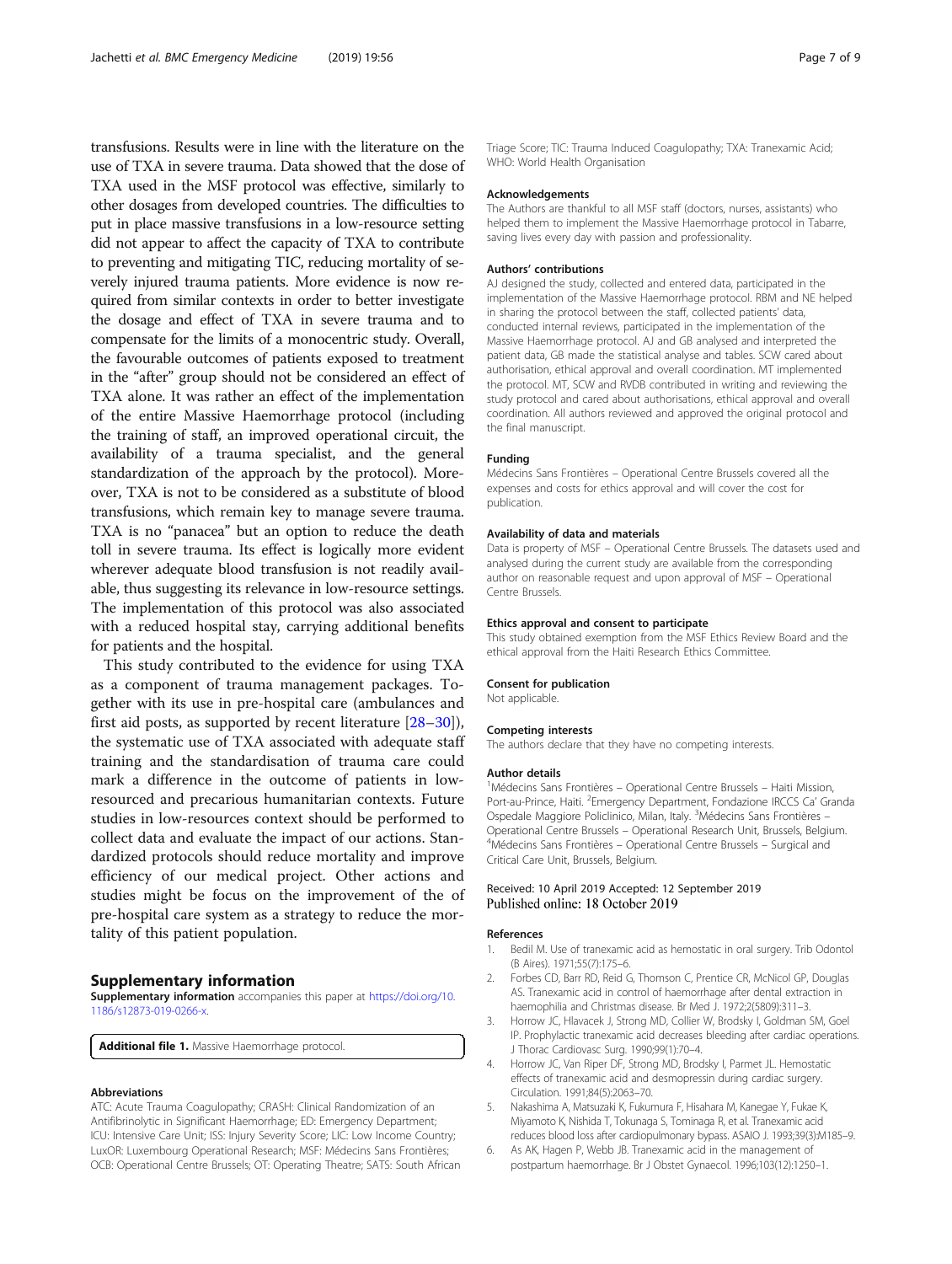- <span id="page-7-0"></span>7. Bonnar J, Sheppard BL. Treatment of menorrhagia during menstruation: randomised controlled trial of ethamsylate, mefenamic acid, and tranexamic acid. BMJ. 1996;313(7057):579–82.
- Benoni G, Fredin H. Fibrinolytic inhibition with tranexamic acid reduces blood loss and blood transfusion after knee arthroplasty: a prospective, randomised, double-blind study of 86 patients. J Bone Joint Surg Br. 1996; 78(3):434–40.
- 9. Boylan JF, Klinck JR, Sandler AN, Arellano R, Greig PD, Nierenberg H, Roger SL, Glynn MF. Tranexamic acid reduces blood loss, transfusion requirements, and coagulation factor use in primary orthotopic liver transplantation. Anesthesiology. 1996;85(5):1043–8.
- 10. Takagi H, Manabe H, Kawai N, Goto S, Umemoto T. Aprotinin increases mortality as compared with tranexamic acid in cardiac surgery: a meta-analysis of randomized head-to-head trials. Interact Cardiovasc Thorac Surg. 2009;9:98–101.
- 11. Henry D, Carless P, Fergusson D, Laupacis A. The safety of aprotinin and lysine-derived antifibrinolytic drugs in cardiac surgery: a meta-analysis. CMAJ. 2009;180:183–93.
- 12. Madsen RV, Nielsen CS, Kallemose T, Husted H, Troelsen A. Low Risk of Thromboembolic Events After Routine Administration of Tranexamic Acid in Hip and Knee Arthroplasty. J Arthroplasty. 2016. [https://doi.org/10.1016/j.](https://doi.org/10.1016/j.arth.2016.10.015) [arth.2016.10.015](https://doi.org/10.1016/j.arth.2016.10.015) [Epub ahead of print].
- 13. Fígar A, Mc Loughlin S, Slullitel PA, Scordo W, Buttaro MA. Influence of single-dose intravenous tranexamic acid on total hip replacement : a study on transfusions, collateral complications, and readmissions. Orthopade. 2016; [Epub ahead of print].
- 14. Myles PS, Smith JA, Forbes A, Silbert B, Jayarajah M, Painter T, Cooper DJ, Marasco S, McNeil J, Bussières JS, McGuinness S, Byrne K, Chan MT, Landoni G, Wallace S. ATACAS Investigators of the ANZCA Clinical Trials Network. Tranexamic Acid in Patients Undergoing Coronary-Artery Surgery. N Engl J Med. 2016; [Epub ahead of print].
- 15. Aziz M, Mahmood SB, Lakdawala RH, Ahmad T. Lower red cell transfusion rates with use of tranexamic acid in single-stage bilateral total knee arthroplasty: A retrospective audit. J Pak Med Assoc. 2016;66((Suppl 3)(10)):S102–5.
- 16. Hallstrom B, Singal B, Cowen ME, Roberts KC, Hughes RE. The Michigan experience with safety and effectiveness of Tranexamic acid use in hip and knee Arthroplasty. J Bone Joint Surg Am. 2016;98(19):1646–55.
- 17. Lozano M, Basora M, Peidro L, Merino I, Segur JM, Pereira A, Salazar F, Cid J, Lozano L, Mazzara R, Macule F. Effectiveness and safety of tranexamic acid administration during total knee arthroplasty. Vox Sang. 2008;95(1):39–44.
- 18. Henry DA, Carless PA, Moxey AJ, O'Connell D, Stokes BJ, McClelland B, Laupacis A, Fergusson D. Anti-fibrinolytic use for minimising perioperative allogeneic blood transfusion. Cochrane Database Syst Rev. 2007;4:CD001886 Review.
- 19. Oyeniyi BT, Fox EE, Scerbo M, Tomasek JS, Wade CE, Holcomb JB. Trends in 1029 trauma deaths at a level 1 trauma center: Impact of a bleeding control bundle of care. Injury. 2016; [Epub ahead of print].
- 20. Moore FA, McKinley BA, Moore EE. The next generation in shock resuscitation. Lancet. 2004;363:1988–96.
- 21. CRASH-2 trial collaborators, Shakur H, Roberts R, Bautista R, Caballero J, Coats T, Dewan Y, El-Sayed H, Gogichaishvili T, Gupta S, Herrera J, et al. Effects of tranexamic acid on death, vascular occlusive events, and blood transfusion in trauma patients with significant haemorrhage (CRASH-2): a randomised, placebo-controlled trial. Lancet. 2010;376(9734):23Y32.
- 22. CRASH-2 trial collaborators, Shakur H, Roberts R, Bautista R, Caballero J, Coats T, Dewan Y, El-Sayed H, Gogichaishvili T, Gupta S, Herrera J, et al. The importance of early treatment with tranexamic acid in bleeding trauma patients: an exploratory analysis of the CRASH-2 randomised controlled trial. Lancet. 2011;377:1096–101.
- 23. Cap AP, Baer DG, Orman JA, Aden J, Ryan K, Blackbourne LH. Tranexamic acid for trauma patients: a critical review of the literature. J Trauma. 2011;71:S9–S14.
- 24. Cole E, Davenport R, Willett K, Brohi K. Tranexamic acid use in Severly injured civilian patients and the effects on outcomes : a prospective cohort study. Ann Surgery. 2015;261(2):390–4.
- 25. Eckert MJ, Wertin TM, Tyner SD, et al. Tranexamic acid administration to pediatric trauma patients in a combat setting: the pediatric trauma and tranexamic acid study (PED-TRAX). J Trauma Acute Care Surg. 2014;77:852–8.
- 26. Urban D, Dehaeck R, Lorenzetti D, Guilfoyle J, Poon MC, Steele MG, Lardner D, Wai Yan Ma I, Brindle ME. Safety and efficacy of tranexamic acid in bleeding paediatric trauma patients: a systematic review protocol. BMJ Open. 2016;6:e012947.
- 27. Ausset S, et al. Tranexamic acid as part of remote damage-controle resuscitation in the prehospital setting: a critical appraisal of the literature and available alternatives. J Trauma Acute Care Surg. 2015;78:S70YS75.
- 28. Wafaisade A, Lefering R, Bouillon B, Böhmer B, Gäßler M, Ruppert M, TraumaRegister DGU. Prehospital administration of tranexamic acid in trauma patients. Critical Care. 2016;20(143):1–9.
- 29. Morrison JJ, Dubose JJ, Rasmussen TE, Midwinter MJ. Military Applicatio of Tranexamic Acid in Trauma Emergency Resuscitation (MATTERs) study. Arch Surg. 2012;147(2):113Y119.
- 30. Lipsky A, Abramovich A, Nadler R, Feinstein U, Shaked G, Kreiss Y, Glassberg E, et al. Injury, Int. J. Care Injured. 2014;45:66–70.
- 31. Aedo-Martín D, Garcìa-Canas R, Navarro-Suay R, Martínez-Roldàn M, Banos-Turza R, Tamburri-Bariain R. Empleode ácido tranexámico en el herido de combate, experiencia de la sanidad militar espanola. Serie de casos y revisión de la literatura. RevEsp Cir Ortop Traumatol. 2016;60:200–5.
- 32. Lewis CJ, Li P, Stewart L, Weintrob AC, Carson ML, Murray CK, Tribble DR, Ross JD. Tranexamic acid in life-threatening military injury and the associated risk of infective complications. BJS. 2016;103:366–73.
- 33. Rossaint, et al. The European guideline on management of major bleeding and coagulopathy following trauma: fourth edition. Critical Care. 2016;20: 100 1–55.
- 34. Brohi K, Singh J, Heron M, et al. Acute traumatic coagulopathy. J Trauma. 2003;54:1127–30.
- 35. Schreiber MA. Coagulopathy in the trauma patient. Curr Opin Crit Care. 2005;11:590–7.
- 36. Brohi K, Cohen JC, Davenport RA. Acute coagulopathy of trauma: mechanism, identification and effect. Curr Opin Crit Care. 2007;13:680–5.
- Maegele M, Lefering R, Yucel N, et al. Early coagulopathy in multiple injury: an analysis from the German trauma registry on 8724 patients. Injury. 2007; 38:298–304.
- 38. Brazil EV, Coats TJ. Sonoclot coagulation analysis of in-vitro haemodilution with resuscitation solutions. J R Soc Med. 2000;93:507–10.
- 39. Coats TJ, Brazil E, Heron M, MacCallum PK. Impairment of coagulation by commonly used resuscitation fluids in human volunteers. Emerg Med J. 2006;23:846–9.
- 40. Farkash U, Lynn M, Scope A, et al. Does prehospital fluid administration impact core body temperature and coagulation functions in combat casualties? Injury. 2002;33:103–10.
- 41. Shafi S, Elliott AC, Gentilello L. Is hypothermia simply a marker of shock and injury severity or an independent risk factor for mortality in trauma patients? Analysis of a large national trauma registry. J Trauma. 2005;59:1081–5.
- 42. Wolberg AS, Meng ZH, Monroe DM, Hoffman M. A systematic evaluation of the effect of temperature on coagulation enzyme activity and platelet function. J Trauma. 2004;56:1221–8.
- 43. Meng ZH, Wolberg AS, Monroe DM, Hoffman M. The effect of temperature and pH on the activity of factor VIIa: implications for the efficacy of highdose factor VIIa in hypothermic and acidotic patients. J Trauma. 2003;55: 886–91.
- 44. Martini WZ, Pusateri AE, Uscilowicz JM, et al. Independent contributions of hypothermia and acidosis to coagulopathy in swine. J Trauma. 2005;58: 1002–9.
- 45. Engstrom M, Schott U, Romner B, Reinstrup P. Acidosis impairs the coagulation: a thromboelastographic study. J Trauma. 2006;61:624–8.
- 46. Martini WZ, Dubick MA, Pusateri AE, et al. Does bicarbonate correct coagulation function impaired by acidosis in swine? J Trauma. 2006;61:99–106. 47. Spahn DR, et al. Management of bleeding and coagulopathy following
- major trauma: an updated European guideline. Crit Care. 2013;17:R76.
- 48. Nardi G, et al. Prevention and treatment of trauma induced coagulopathy (TIC). An intended protocol from the Italian trauma update research group. J Anesthesiol Clin Sci. 2013;2:1-10. 2049–9752-2-22.
- 49. Population totale, population de 18 ans et plus menages et densitès éstimes en 2009, Institut National de Statistique et Informatique – Haiti. 2009.
- 50. MSF Activity report 2015, second edition.
- 51. Bruijns SR, Wallis LA, Burch VC. A prospective evaluation of the cape triage score in the emergency department of an urban public hospital in South Africa. Emerg Med J. 2008;25:398–402.
- 52. Gottschalk SB, Wood D, DeVries S, et al. On behalf of the cape triage group. The cape triage score: a new triage system South Africa: proposal from the cape triage group. Emerg Med J. 2006;23:149–53.
- 53. Harrison H-L, Raghunath N, Twomey M. Emergency triage, assessment and treatment at a district hospital in Malawi. Emerg Med J. 2012;29:924–5.
- 54. Emmanuel A, Ismail A, Kellett J. Assessing the need for hospital admission by the cape triage discriminator presentations and the simple clinical score. Emerg Med J. 2010;27:852–5.